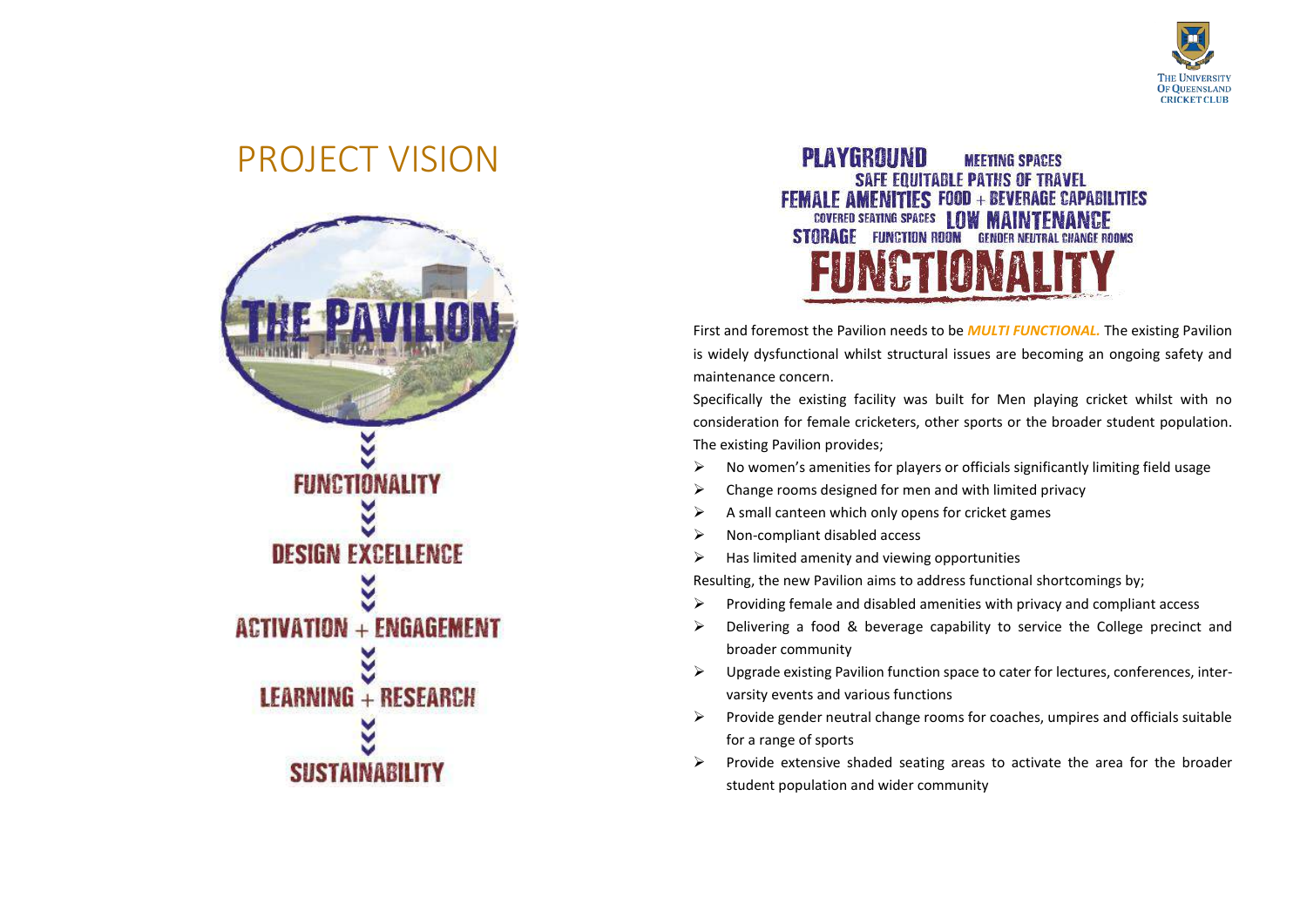



Adjacent a major campus entry the Pavilion must showcase world leading architecture whilst accentuating the site's heritage setting, natural landscape and river connection. The Club commissioned Award winning Architects, who demonstrate deep engagement with their buildings and are experienced working within the University to focus on Design Excellence and aligning with the UQ Master Plan.

The Pavilion does this by preserving UQ's heritage and built-form legacy, while creating a new iconic building. The design demonstrates Architectural and design leadership, through its physical planning and environmental performance whilst aligning with the University's Masterplan to reinforce and celebrate the fine physical setting, creating a community hub to be enjoyed by more than just cricketers.



## INTERVARSITY SPORT INCREASED SPORTING JUNIOR SPORT<br>FOOD + BEVERAGE WALK INTERNATIONAL SPORT PLACEMAKING<br>FOOD + BEVERAGE RIVER ENGAGEMENT PLAY SPACES **ACTIVATION + ENAGEM**

Central to the Pavilion redevelopment is aligning with UQ's Strategy of creating vibrant campuses, seeing the University as a place where a broad community interacts and student life thrives.

WEP Harris Oval sits within the College precinct which is significantly under catered to in terms of food, beverage and community spaces. This has created a wonderful opportunity for the new Pavilion to activate this precinct.

The essence of great places lies in their ability to create a deep sense of community attachment by delivering a meaningful environment for people of all ages and community groups to enjoy. The Pavilion redevelopment seeks to do this by creating an iconic place which supports a range of sports and recreational activities.



*The Pavilion aims to create an energetic, fun destination that contributes to life at The University of Queensland*